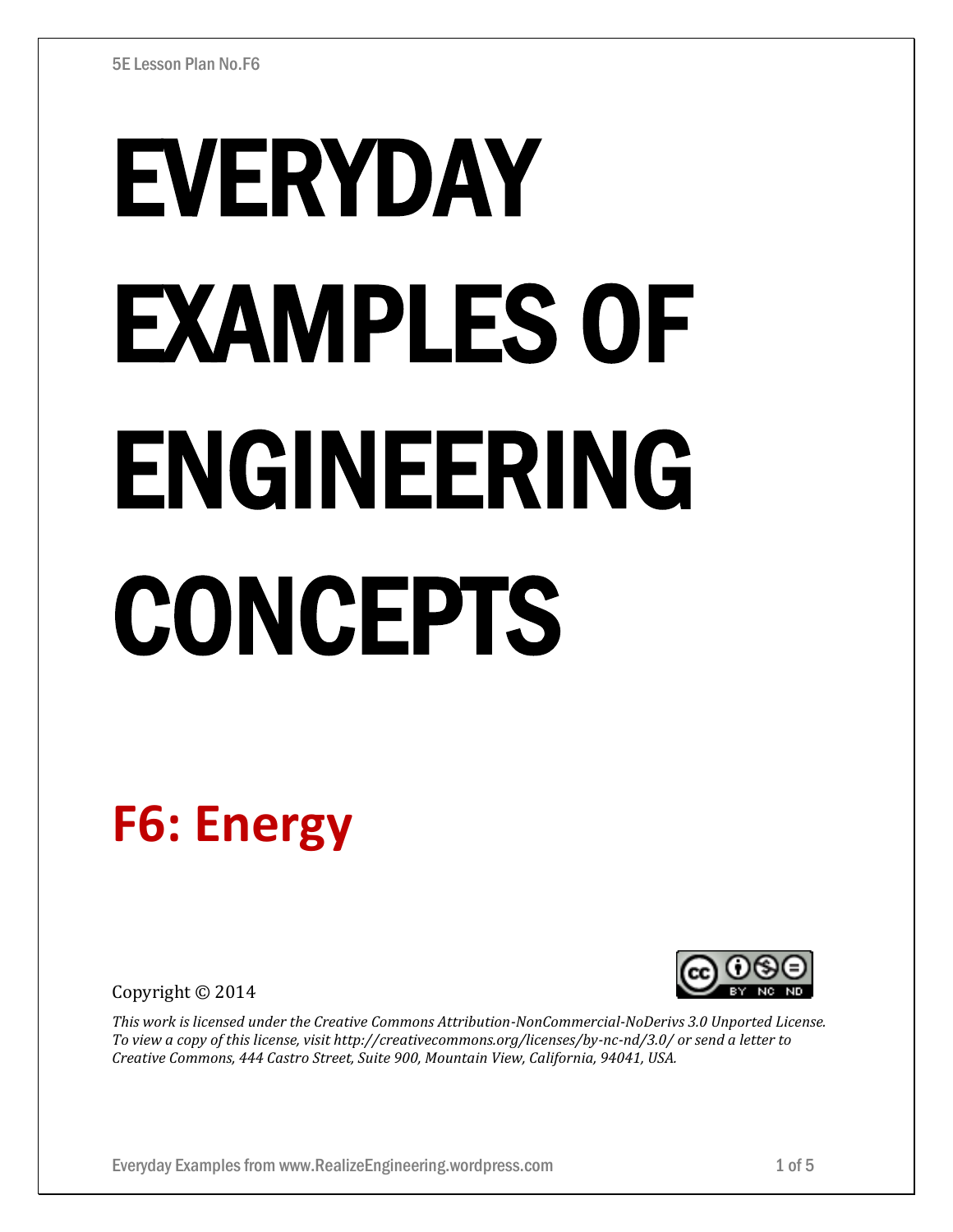*This is an extract from 'Real Life Examples in Fluid Mechanics: Lesson plans and solutions' edited by Eann A. Patterson, first published in 2011 (ISBN:978-0-9842142-3-5) which can be obtained on-line at www.engineeringexamples.org and contains suggested exemplars within lesson plans for Sophomore Fluids Courses. They were prepared as part of the NSF-supported project (#0431756) entitled: "Enhancing Diversity in the Undergraduate Mechanical Engineering Population through Curriculum Change".* 

# **INTRODUCTION**

 $\overline{a}$ 

(from *'Real Life Examples in Fluid Mechanics: Lesson plans and solutions'*)

These notes are designed to enhance the teaching of a sophomore level course in fluid mechanics, increase the accessibility of the principles, and raise the appeal of the subject to students from diverse backgrounds. The notes have been prepared as skeletal lesson plans using the principle of the 5Es: Engage, Explore, Explain, Elaborate and Evaluate. The 5E outline is not original and was developed by the Biological Sciences Curriculum Study<sup>1</sup> in the 1980s from work by Atkin & Karplus<sup>2</sup> in 1962. Today this approach is considered to form part of the constructivist learning theory<sup>3</sup>.

These notes are intended to be used by instructors and are written in a style that addresses the instructor, however this is not intended to exclude students who should find the notes and examples interesting, stimulating and hopefully illuminating, particularly when their instructor is not utilizing them. In the interest of brevity and clarity of presentation, standard derivations, common tables/charts, and definitions are not included since these are readily available in textbooks which these notes are not intended to replace but rather to supplement and enhance. Similarly, it is anticipated that these lesson plans can be used to generate lectures/lessons that supplement those covering the fundamentals of each topic.

It is assumed that students have acquired a knowledge and understanding the following topics: first and second law of thermodynamics, Newton's laws, free-body diagrams, and stresses in pressure vessels.

This is the fourth in a series of such notes. The others are entitled 'Real Life Examples in Mechanics of Solids', 'Real Life Examples in Dynamics' and 'Real Life Examples in Thermodynamics'. They are available on-line at www.engineeringexamples.org.

Eann A. Patterson *A.A. Griffith Chair of Structural Materials and Mechanics School of Engineering, University of Liverpool, Liverpool, UK & Royal Society Wolfson Research Merit Award Recipient*

<sup>1</sup> Engleman, Laura (ed.), *The BSCS Story: A History of the Biological Sciences Curriculum Study*. Colorado Springs: BSCS, 2001.

<sup>2</sup> Atkin, J. M. and Karplus, R. (1962). Discovery or invention? *Science Teacher* 29(5): 45.

<sup>3</sup> e.g. Trowbridge, L.W., and Bybee, R.W., *Becoming a secondary school science teacher*. Merrill Pub. Co. Inc., 1990.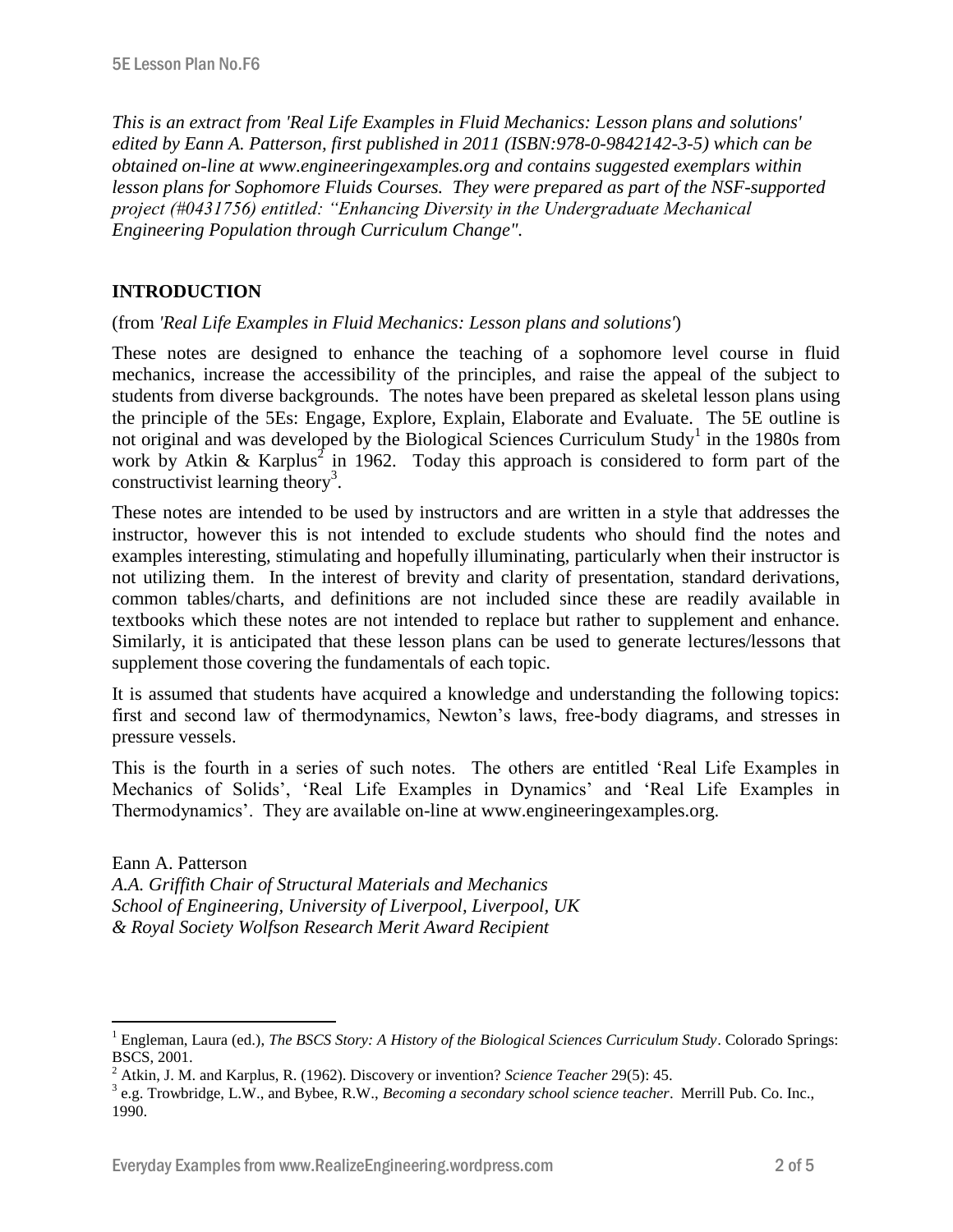# **FLUIDS IN MOTION**

# 6. Topic**: Energy**

## **Engage:**

Take a portable forced air heater into class. The type most students have in their rooms. Set it up on the desk at the front of class and make a show of warming your hands in front of it. Ask students, working in pairs, to identify the energy transfers being made to the air passing through the fan-heater and then to incorporate them into a control volume diagram.



# **Explore:**

Invite one group to list the energy transfers that they identified. Discuss how these transfers relate to the first law of thermodynamics, i.e., conservation of energy with electrical energy being converted into heat energy and mechanical energy then the later being transferred as kinetic energy to the air.

Invite a second group to sketch their to see. Discuss how we can include fan and heat transfer, *Q*, from the heating elements.



# **Explain:**

Explain that there is energy contained in the mass flows into and out of the fan-heater, so that these represent energy transfers across the control volume boundary as well as the mechanical or shaft work and the heat transfer from the heater. The energy of a mass of fluid has three components:

- a. internal energy due to the activity of the molecules;
- b. kinetic energy due to the motion of the fluid; and
- c. potential energy of the fluid as a result of its position (height).

Expand on this by explaining that the first law of thermodynamics can be employed to track or account for these energy transfers and that in this context it is known as the steady flow energy equation. It can be stated in words as '*for any mass system, the net energy supplied (in) to the system equals the increase of energy of the system (stored) plus the energy leaving (out) the system*', i.e.

$$
\Delta E = \Delta Q - \Delta W
$$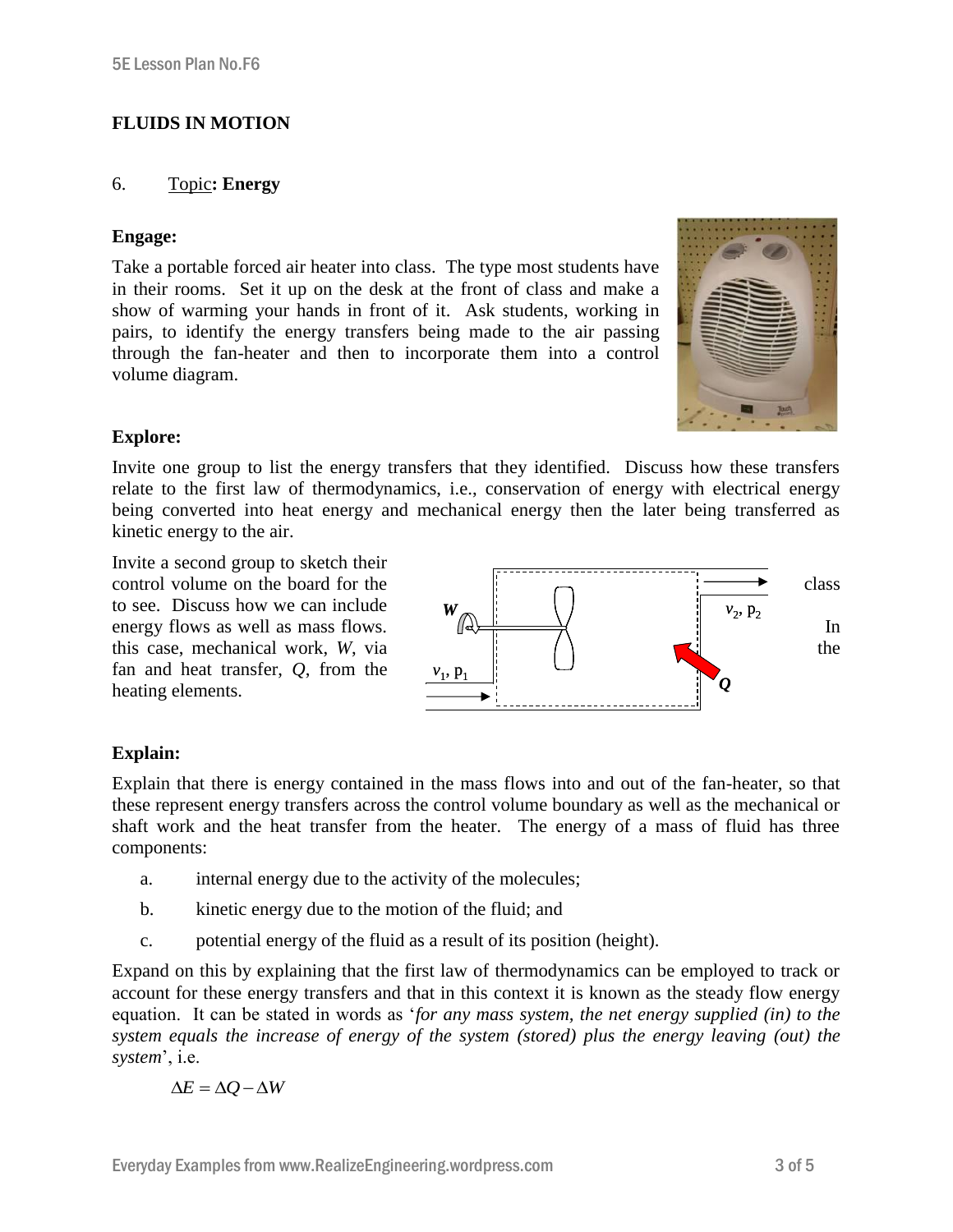where  $\Delta Q$  is the net heat transfer into the system,  $\Delta W$  is the net work supplied to the system, and  $\Delta E$  is the increase in energy of the system. The Steady Flow Energy Equation (S.F.E.E.) can be derived from this expression by substituting for the three components of the energy (internal, kinetic and potential) in the mass flow to give

$$
m\big\{(h_2-h_1)+\tfrac{1}{2}\big(v_2^2-v_1^2\big)+g(z_2-z_1)\big\}=\dot{Q}-\dot{W}
$$

### **Elaborate:**

Apply the SFEE to the fan-heater to find the enthalpy (internal energy) change experienced by the air. Assume the fan-heater converts 1000W of electrical energy into heat and work to drive the shaft, i.e.

$$
\dot{Q} - \dot{W} = 1000 \text{J/s}.
$$

If the change in elevation between the center of the inlet and the center of the outlet is 100mm, then

$$
g(z_2 - z_1) = 9.81 \times 0.1 = 0.981 \text{J}
$$

Now if the inlet and outlet ports are the same size, then mass continuity demands that

 $v_1 = v_2$  so  $\frac{1}{2} (v_2^2 - v_1^2) = 0$ 1 2  $\frac{1}{2}(v_2^2 - v_1^2) = 0$ 

If the fan is 110CFM (110×0.000472 = 0.052 m<sup>3</sup>/s), then the mass flow rate will be 0.062 kg/s  $(=1.2\times0.052)$ 

Thus rearranging the SFEE to obtain

$$
(h_2 - h_1) = \frac{\dot{Q} - \dot{W}}{\dot{m}} - \frac{1}{2} \left(v_2^2 - v_1^2\right) - g\left(z_2 - z_1\right) = \frac{1000}{0.062} - 0 - 0.981 = 16049 = 16 \text{ kJ/kg}
$$

This is the energy available to warm the room for you.

#### **Evaluate:**

Invite the students to attempt the following examples:

#### *Example 6.1*

A new design of hand-dryer generates two 400mph sheets of air at approximately room temperature and about 30cm above the air intake. The mass flow rate is 68 CFM and its manufacturers claim it will dry your hands in 12 seconds. Calculate the work done by the dryer to dry your hands.

#### Solution:

Apply the steady flow energy equation and assume an ideal gas

$$
m\{(h_2 - h_1) + \frac{1}{2}(v_2^2 - v_1^2) + g(z_2 - z_1)\} = \dot{q} - \dot{w}
$$

The flow is adiabatic in the dryer (no heat source) so  $\dot{q} = 0$  and the air inlet and outlet are at atmospheric pressure so  $h_1=h_2$ . The mass flow rate is given by